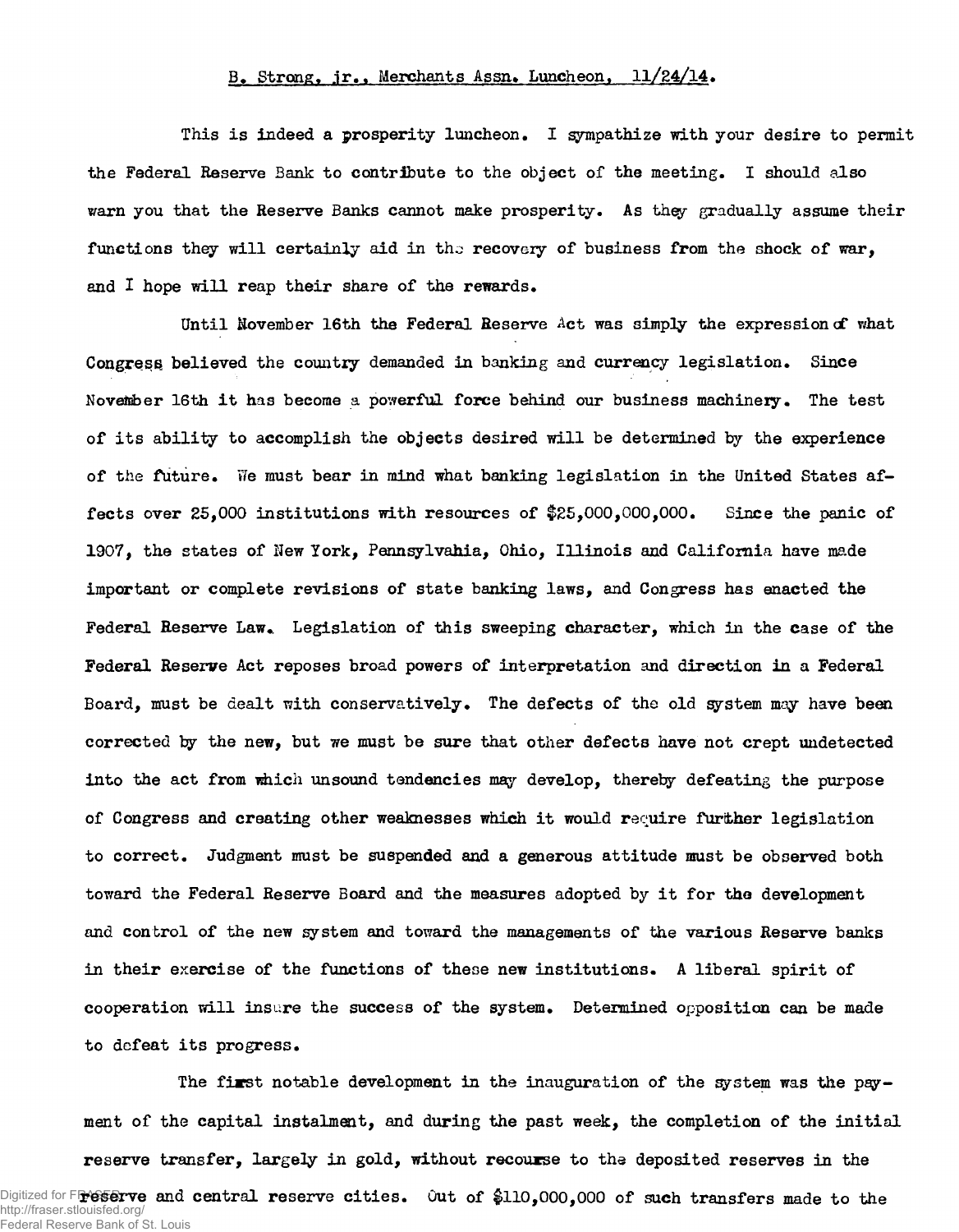Federal Reserve Bank of this city, a negligible amount was made by New York banks for account of their correspondents in this district, and over \$85,000,000 of the amount transfeged was in gold. The spirit of cooperation thus exhibited by the banks of this district and particularly by the members of the New York Clearing House Association in this as in all matters connected with the establishment of the Federal Reserve Bank of New York, gives striking evidence of their intention to permit no opposition to develop which may interfere with a thorough test of the plan. This insures its success. I take thic opportunity to express my admiration of this body of men, our New York bankers, who again give evidence of their loyalty to American institutions in true American spirit. The cooperation of the National banks, so necessary to the future of this great plan, has been amply assured. Of that the evidence is abundant. Similar cooperation by state institutions is of almost equal importance, and that of the business men of the country is essential. Plans far the admission of state institutions to memberwhip in the system will, I believe, develop rapidly and afford means for enlarging the scope and usefulness of the system, without placing burdensome restrictions upon the state institutions or subjecting the National banks to unreasonable competition. The soundest banking system possible for this country should embrace in its operation all banks which receive demand deposits and discount commercial paper. Congress has now provided *for* the establishment of an entirely new class of banks. Their most important functions will be to provide an elastic currency, to afford means of rediscounting commercial paper by the members of the system, to act as the depositaries and discal agents of the Government, to effect the gradual retirement of our bond secured national bank notes and to furnish the machinery for the clearance of checks and a more economical adjustment of domestic exchanges. In addressing you, however, I shall refer to only one section of the law in which you have a special interest from the standpoint of the mercahtile borrower. Some of you no doubt have at times been subjected to the uncertainty and anxiety of having obligations to meet without the immediate means of meeting them, except through credit with a bank. Your business may have been in a sound condition, but still your bank be unable to care for your legitimate needs. Certainly your business,

- **2** -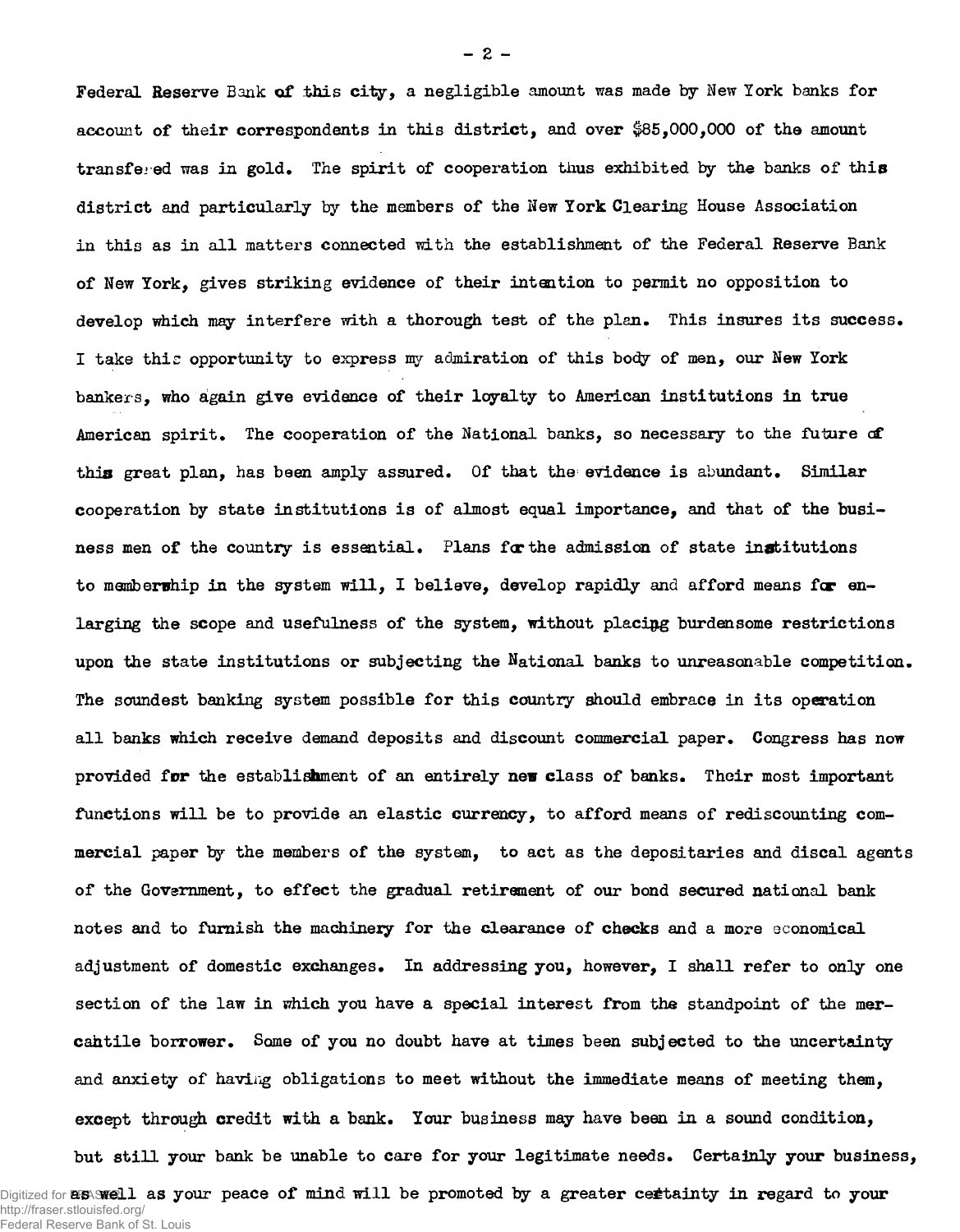credit at the bank and particularly at a time when money rates may be high and business uncertainty prevail. Therein lies an important function of the Reserve Bank System. It will broaden and stabilize the market for commercial borrowings. The Federal Reserve Act provides for the discount by Federal Reserve Banks (I quote from the law) "of notes, drafts and bills of exchange arising out of actual commercial transactions. " The limitations thus imposed upon the Reserve banks in the character of paper which they may discount raises three important questions: First, shall the test of the eligible character of the paper be evidenced in the form of the paper itself? Second, if the note does not bear such evidence on its face shall the Federal Reserve banks accept the statement of the member banks that it does  $\mathbf{c}_0$ , ply with the statute, or Third, shall the member banks provide themselves with such means of information as will enable them to determine whether paper offered for discount complies with the statute.

The note of a merchant representing goods purchased, if drawn upon an acceptor who may be either the purchaser of the goods or a bank or banker, affords reasonably certain evidence on its face of the character of the transaction which it represents, and that it complies with the statute. Such paper, is, in fact, the bill common to the London market, and known by bankers the world over. If gradually, without undue disturbance of existing methods, the accepted bill can be substituted for the note of hand, a class of paper will be created which will command a premium in the money markets of this country. Itsconvertibility at minimum rates of discount will serve as an inducement to both the buyer and the seller of goods to substitute this form of credit for direct bank borrowings against book accounts. Many obstacles must be overcome before any such practice can be generally introduced. A merchant drawing a bill in Hongkong for acceptance in New York must know that the bill can be sold in Hongkong. The bank in Hongkong with which he does business and which will be asked to buy the bill must know that the credit is good and if it buys the bill that he or his agent (say in New York) can get immediate discount. He should be able to ascertain the rate, and should know that the rate will be fairly stable. While the banker in Hongkong will know the

 $-3 -$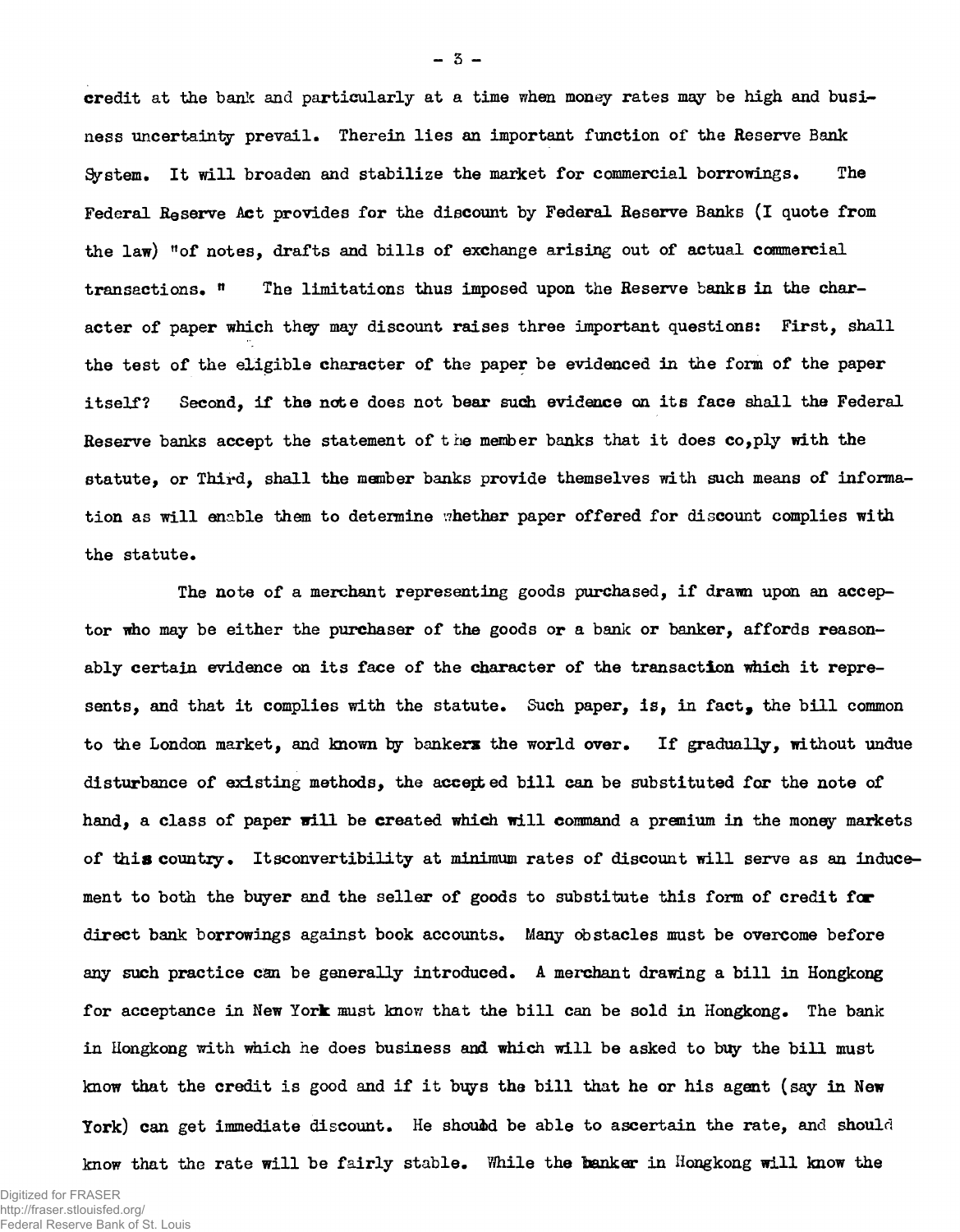drawer of the bill, he must also be informed as to the standing of the acceptor in New York. There are today in this country no acceptance houses, very few of the National and State banks are engaging in the acceptance business, and furthermore, unfortunately, the Federal Reserve Act limits the new acceptance privilege of the National banks to the acceptance of bills representing the exportation or importation of goods. In England the small number of acceptance and discount houses, which, however, do a vast volume of business, has enabled the business and banking world to become familiar with London credits to an extent that is not true of any other money center. Similar information regarding our credits must be dissociated the world over. Knowledge of the credit of American firms and institutions will follow the trade of the country, but it will not precede it. The process of education which must accompany the general use of bills drawn and accepted in dollars will take time and patience. One important function of the Reserve banks at the outset should be to standardize the development of this practice and put a premium upon that bill which conforms to sound business principles. Accommodation acceptance, where the billdoes not represent the sale of commodities, should be discouraged, so that eventually a dollar acceptance will, in fact, represent the sale of a commodity, the proceeds of the ultimate sale of which will provide the funds to meet the bill at maturity.

The second question has already been answered in part. The Reserve Board has, for the present, placed upon the management of each member bank the responsibility of determining and giving satisfactory assurance to the Reserve banks that paper offered by it for discount generally conforms to the intention of the Act. This is to be evidenced by the written statement of an officer of the member bank. Commencing with January 15th, however, the member banks will be required to affix by stamped endorsement upon the note or by some other simple method, an indication that the note conforms to the requirements of the Act and the definitions of the Reserve B<sub>o</sub>ard and that credit information about the maker is available if called for. This again places upon the member bank, and not upon the Reserve bank, the obligation to determine the eligibility

of the paper. By authorising this method the Eederal Board has recognized the unwisdom Digitized for FRASER http://fraser.stlouisfed.org/ Federal Reserve Bank of St. Louis

 $-4 -$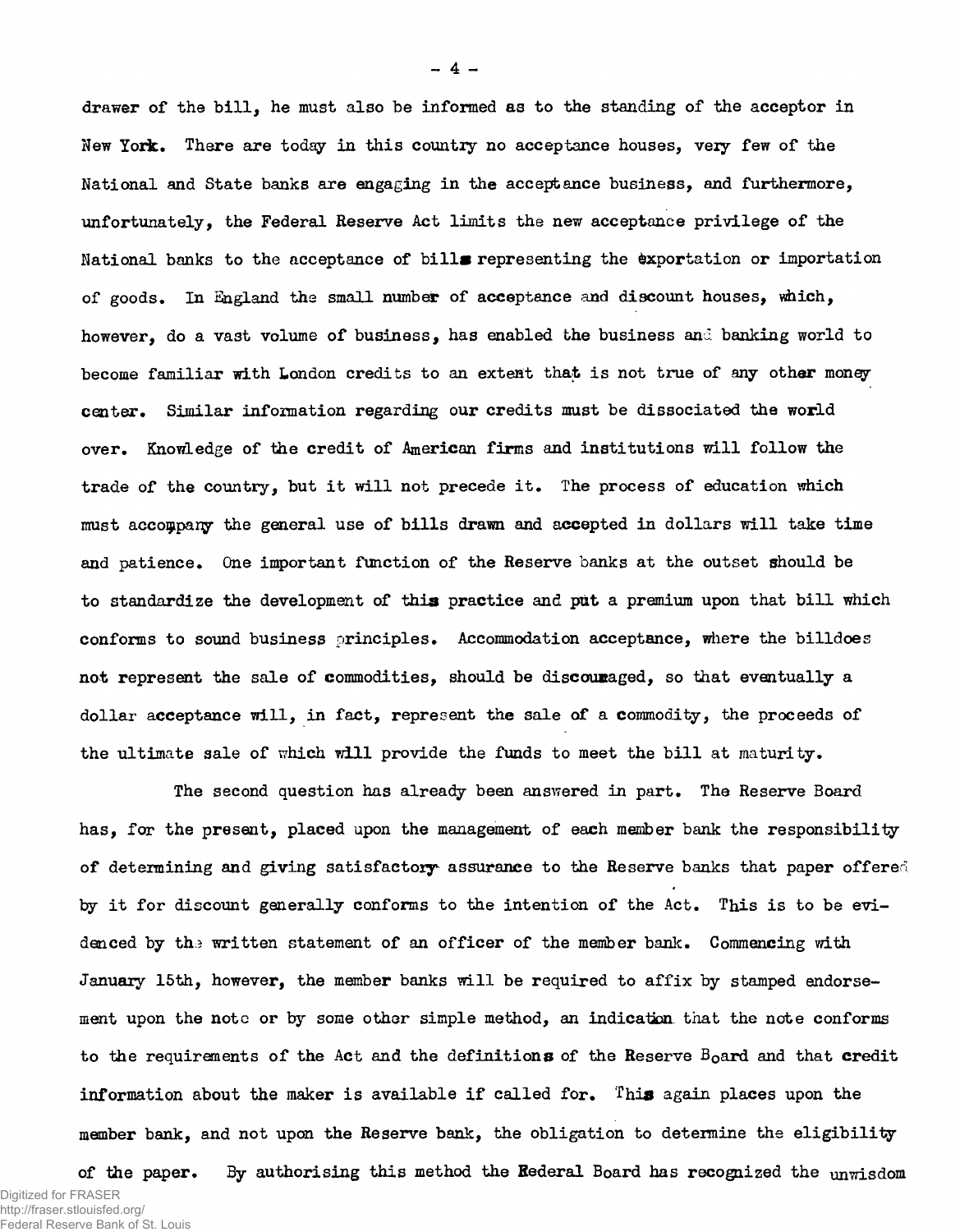of attempting revolutionary changes in business practice. Assuming, however, that by later regulation the Reserve banks are themselves required to determine the eligibility of paper offered for rediscount, the third question arises, How shall the Reserve banks distinguish between that portion of the borrowings of a merchant which may have been applied to the building of factories, the purchase of machinery or to some other fixed investment, and that portion which has been invested in the purchase of goods for resale or which represents a sale of goods to a customer? Borrowed dollars are not earmarked in their journeys through the accounts of the borrower and it therefore would . necessitate an examination of the financial statements of borrowers to ascertain whether, in fact, borrowings are confined to an amount representing the business turnover, or whether such borrowings, if representing fixed investments may not result in a condition in the merchant's affairs which would make it impossible to discount the paper without violation of the provisions of the law.

By some means yet to be fully devised it must become possible to readily determine the eligible character and quality of paper of the various classes which may be offered to the Federal Reserve banks. I do not wish to suggest that the present system of mercantile credits should be generally abandoned. The discount allowed for cash settlement is an important factor in our business system. But much of the trade of the country which is now conducted against book credits of 50, 60 or even 90 days, may properly be represented by mercantile paper if the inducement is attractive. Our vast domestic trade should hot be disorganized or hampered by a sudden and radical departure from methods which are now satisfactory to merchants and which are approved by many bankers. The elimination from our money market of the single name note may not be necessary or desirable, but on the other, it is undoubtedly desirable that the paper in which our banks invest should more largely represent the purchase and sale of commodities and not permanent capital. The inducement to the making of double name paper, representing in fact commercial transactions, will lie in a preferential rate, rather than in a regulation. Gradual changes in trade methods will aid in bringing this about. The best guide to a safe course will

 $-5 -$